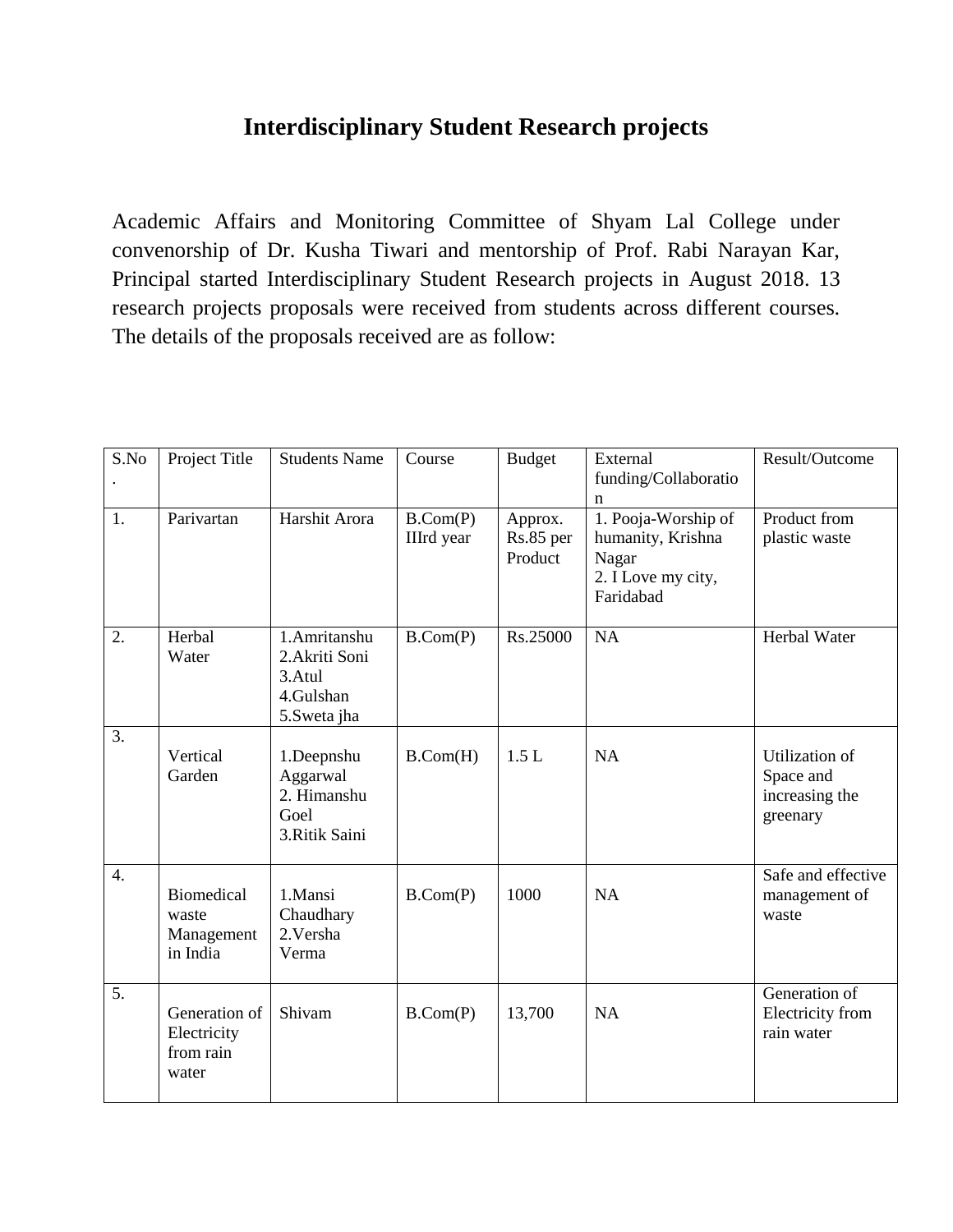| 6.  | Biomatric          |                 |                  |               |                 | Transparency       |
|-----|--------------------|-----------------|------------------|---------------|-----------------|--------------------|
|     | Attendance         | Shubh Chawla    | <b>B.Com Ist</b> |               | <b>NA</b>       |                    |
|     |                    |                 | year             |               |                 |                    |
| 7.  | Air Pollution      | 1.Mahima        | B.Sc(Phy.        | Rs.           | <b>NA</b>       | Low cost           |
|     | Sensor             | Sharma          | Sc)              | 14,600        |                 | electrochemical    |
|     |                    | 2.Kanchan       | Electronics      |               |                 | sensor to Measure  |
|     |                    | <b>Bhatt</b>    |                  |               |                 | air pollution      |
|     |                    | 3. Mohit khasha |                  |               |                 |                    |
| 8.  | T shirt            | Anish Arora     | B.Com(H)         | <b>Rs. 1L</b> | NA              | Printed T shirt    |
|     | Printing           |                 | Ist year         |               |                 |                    |
| 9.  | <b>Food Follow</b> | Anshaj Gupta    | B.Com(H)         | <b>Rs. 7L</b> | NA              | Food Delivery      |
|     |                    |                 | IInd year        |               |                 | <b>Business</b>    |
| 10. |                    |                 |                  |               |                 | Clean energy       |
|     | Sustainable        | R-vignesh       | B.Com(H)         | Aprox.        | <b>NA</b>       | &public            |
|     | energy             |                 | $2nd$ year       | 11akh         |                 | awaerness          |
| 11. | Electricity        |                 |                  |               |                 |                    |
|     | from waste         | Chahat Gupta    | B.Com(H)         |               | <b>NA</b>       |                    |
|     |                    |                 | $1st$ year       |               |                 |                    |
| 12. | Gas leakage        |                 |                  |               |                 | Prevention from    |
|     | detector with      | Tanisha Dixit   | B.Sc             | 7600          | <b>NA</b>       | accidents due to   |
|     | <b>SMS</b>         |                 | physical         |               |                 | gas leakage and    |
|     | <b>&amp;sounds</b> |                 | sciences         |               |                 | improvement in     |
|     | Alerts             |                 | (computers)      |               |                 | security of houses |
|     |                    |                 |                  |               |                 | in the country     |
| 13. |                    |                 |                  |               |                 | System contribute  |
|     | Automated          | Mansi           | B.Sc             |               | Approx Rs. 1900 | benefits to road   |
|     | Railways           |                 | physical         |               |                 | safety             |
|     | crossings          |                 | sciences         |               |                 |                    |

All the 13 teams were called for the first round of selection happened in the last week of September 2018, in which 15 minutes were allotted to each team for presenting their idea. After the first round, best 5 proposals were shortlisted which included: *Project Parivartan, Vertical Garden, Automated Railways crossings, Gas leakage detector with SMS &sounds Alerts* and *Food Follow*. The second round of final shortlisting was held in October 2018, in which the committee invited Prof. Debasis Dash, Senior Principal Scientist, Institute of Geonimics & Integrative Biology (CSIR) as the expert judge. The students presented their proposals before him with models. After presentation they also operated the working models that they had created. Prof. Dash asked the project teams to showcase their idea and also explain its workability in detail. The interaction with all the five teams went on for close to 3 hours. Prof. Dash appreciated the efforts and innovative ideas of all the teams. Out of 5 shortlisted proposals, three project proposals - *Parivartan; Food Follow; Gas Leakage Detector* were selected on the